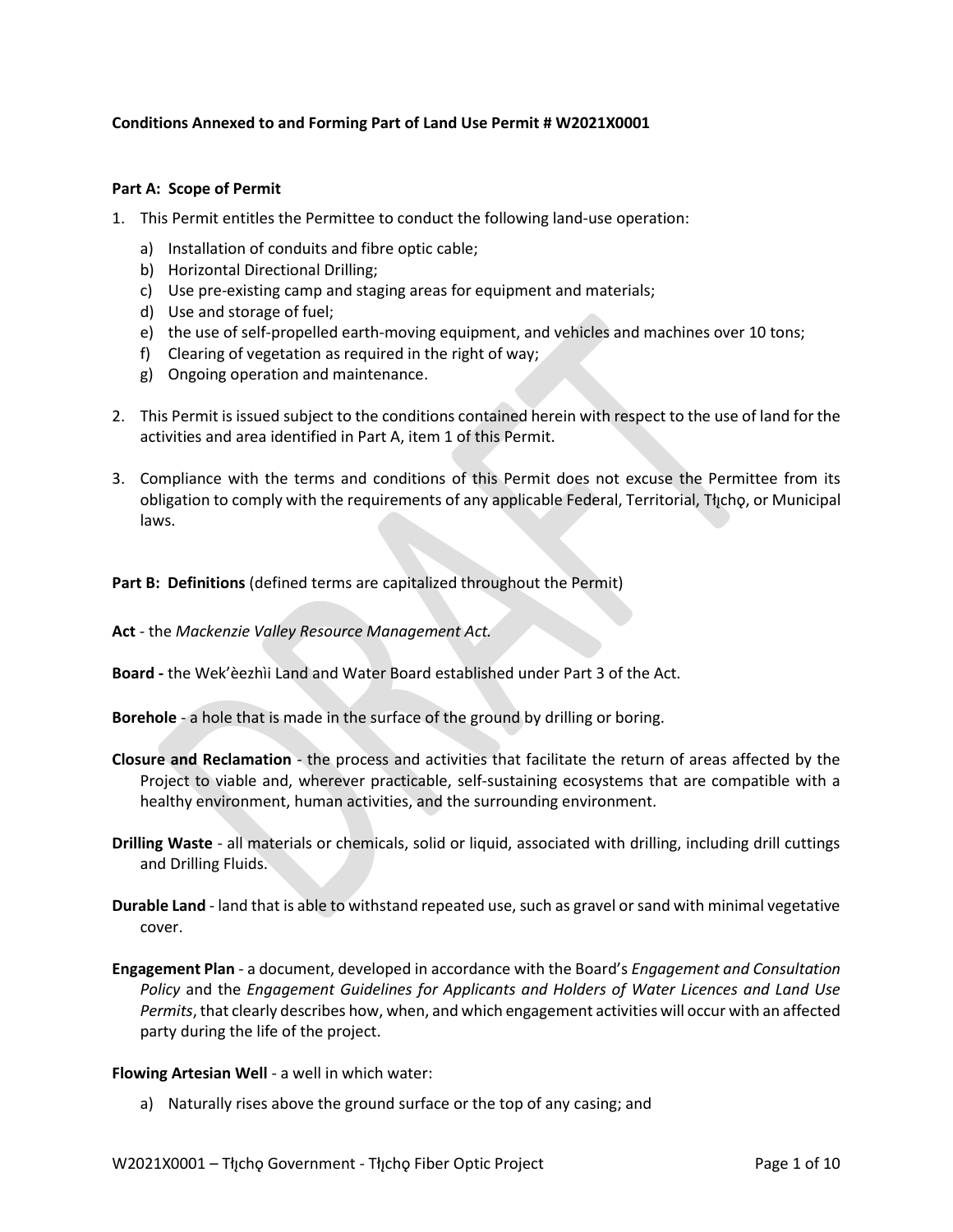- b) Flows naturally, either intermittently or continuously.
- **Fuel Storage Container** a container for the storage of petroleum or allied petroleum products with a capacity of less than 230 litres.
- **Fuel Storage Tank**  a closed container for the storage of petroleum or allied petroleum products with a capacity of more than 230 litres.
- **Greywater** all liquid wastes from showers, baths, sinks, kitchens, and domestic washing facilities but not including toilet wastes.
- **Habitat** the area or type of site where a species or an individual of a species of wildlife naturally occurs or on which it depends, directly or indirectly, to carry out its life processes.
- **Inspector**  an Inspector designated by the Minister under the Act.
- **Minister** the Minister of Indian Affairs and Northern Development Canada or the Minister of the Government of the Northwest Territories – Department of Lands, as the case may be.
- **Ordinary High-Water Mark**  the usual or average level to which a body of water rises at its highest point and remains for sufficient time so as to change the characteristics of the land. In flowing waters (rivers, streams) this refers to the "active channel/bank-full level" which is often the 1:2 year flood flow return level. In inland lakes, wetlands, or marine environments, it refers to those parts of the Watercourse bed and banks that are frequently flooded by water so as to leave a mark on the land and where the natural vegetation changes from predominately aquatic vegetation to terrestrial vegetation (excepting water tolerant species). For reservoirs, this refers to normal high operating levels (full supply level).
- **Permittee -** the holder of this permit.

Permafrost - ground (soil or rock) that remains at or below 0°C for at least two consecutive years.

- **Progressive Reclamation**  Closure and Reclamation activities conducted during the operating phase of the project.
- **Secondary Containment** containment that prevents liquids that leak from Fuel Storage Tanks or containers from reaching outside the containment area and includes double-walled Tanks, piping, liners, and impermeable barriers.

**Sewage** - all toilet wastes and Greywater.

- **Spill Contingency Plan** a document, developed in accordance with Aboriginal Affairs and Northern Development Canada's *Guidelines for Spill Contingency Planning* that describes the set of procedures to be implemented to minimize the effects of a spill.
- **Safety Data Sheet**  a technical document, typically written by the manufacturer or supplier of a chemical, that provides information about the hazards associated with the product, advice about safe handling and storage, and emergency response procedures.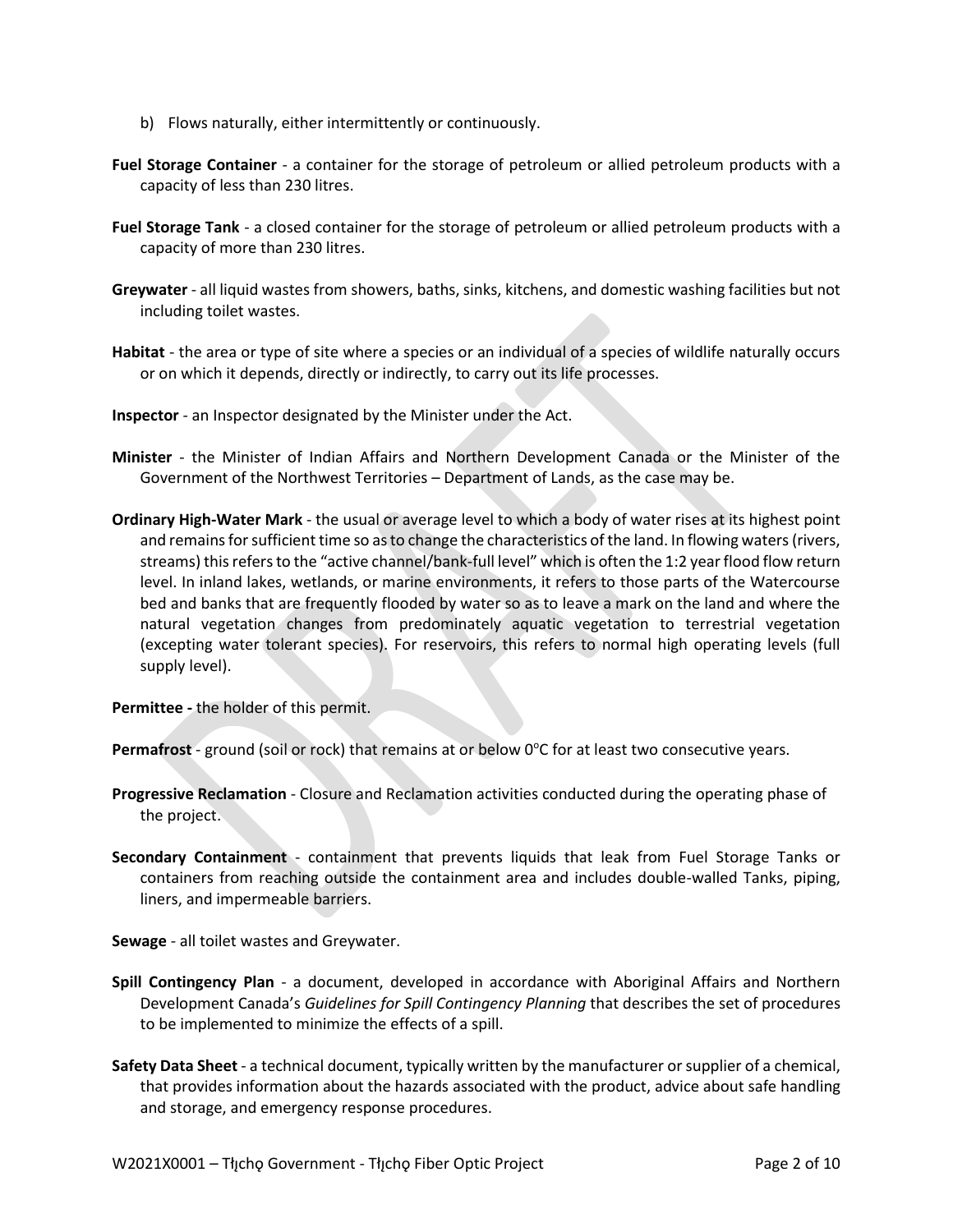- **Sump** a human-made pit or natural depression in the earth's surface used for the purpose of depositing Waste that does not contain Toxic Material, such as non-toxic Drilling Waste or Sewage, therein.
- **Toxic Material** any substance that enters or may enter the environment in a quantity or concentration or under conditions such that it:
	- a) Has or may have an immediate or long-term harmful effect on the environment or its biological diversity;
	- b) Constitutes or may constitute a danger to the environment on which life depends; or
	- c) Constitutes or may constitute a danger in Canada to human life or health.
- **Waste -** any garbage, debris, chemical, or Toxic Material to be used, stored, disposed of, or handled on land, and also as defined in section 51 of the Act**.**
- **Waste Management Plan** a document, developed in accordance with the Board's Guidelines for Developing a Waste Management Plan, that describes the methods of Waste management from Waste generation to final disposal.
- **Watercourse** a natural body of flowing or standing water or an area occupied by water during part of the year, and includes streams, springs, swamps and gulches but does not include groundwater.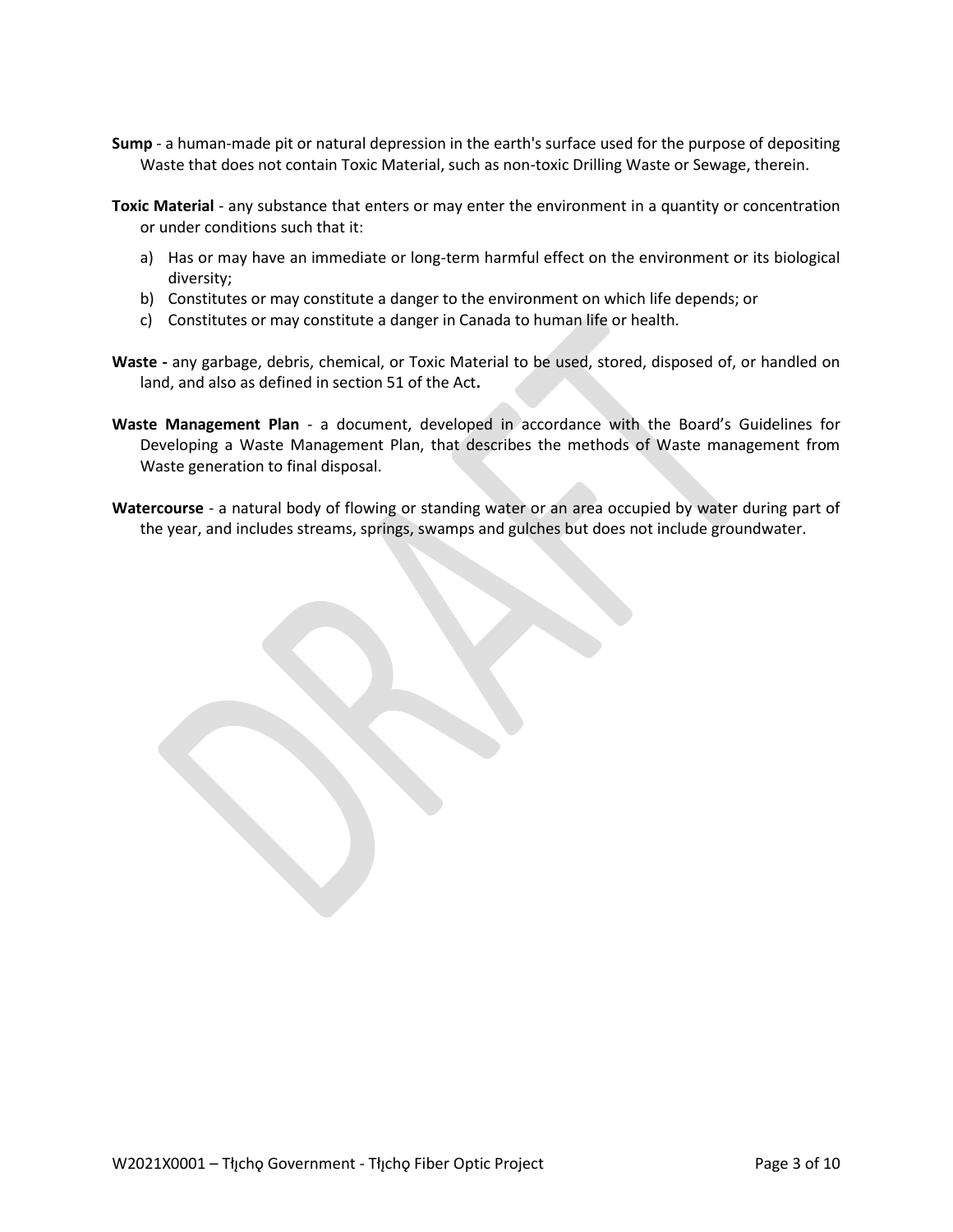Part C: Conditions Applying to All Activities (headings correspond to subsection 26(1) of the Mackenzie Valley Land Use Regulations)

|    | <b>Condition</b>                                                                                                                                                                                                                                                                                                                                                       | Category                                                     |
|----|------------------------------------------------------------------------------------------------------------------------------------------------------------------------------------------------------------------------------------------------------------------------------------------------------------------------------------------------------------------------|--------------------------------------------------------------|
|    | $26(1)(a)$ Location and Area                                                                                                                                                                                                                                                                                                                                           |                                                              |
| 1. | The Permittee shall only conduct this land-use operation on lands<br>designated in the application.                                                                                                                                                                                                                                                                    | <b>LOCATION OF</b><br><b>ACTIVITIES</b>                      |
| 2. | The Permittee shall use an existing campsite, as described in the<br>complete application.                                                                                                                                                                                                                                                                             | <b>USE EXISTING CAMP</b>                                     |
| 3. | Prior to the commencement of drilling, the Permittee shall submit the<br>target areas and final drill hole locations on a 1:50,000-scale map with<br>coordinates and map datum to the Board and an Inspector.                                                                                                                                                          | <b>DRILL LOCATIONS</b>                                       |
|    | $26(1)(b)$ Time                                                                                                                                                                                                                                                                                                                                                        |                                                              |
| 4. | Option 1:<br>At least 48 hours prior to the initial commencement of the land-use<br>operation, the Permittee's Field Supervisor shall notify the Board and<br>contact an Inspector at (867)                                                                                                                                                                            | <b>INITIAL NOTIFICATION</b><br>– CONTACT<br><b>INSPECTOR</b> |
| 5. | At least 48 hours prior to commencement of the land-use operation,<br>the Permittee shall provide the following information, in writing, to<br>the Board and an Inspector:<br>the name(s) of the person(s) in charge of the field operation;<br>a)<br>alternates; and<br>b)<br>all methods for contacting the above person(s).<br>c)                                   | <b>IDENTIFY AGENT</b>                                        |
| 6. | At least ten days prior to the completion of the land-use operation,<br>the Permittee shall advise an Inspector of:<br>the plan for removal or storage of equipment and materials;<br>a)<br>when final cleanup and reclamation of the land used will be<br>b)<br>completed; and<br>when the Final Plan will be submitted.<br>C)<br>26(1)(c) Type and Size of Equipment | <b>REPORTS BEFORE</b><br><b>FINAL REMOVAL</b>                |
| 7. | The Permittee shall only use equipment of a similar type, size, and<br>number to that listed in the complete application.                                                                                                                                                                                                                                              | <b>USE APPROVED</b><br><b>EQUIPMENT</b>                      |
|    | 26(1)(d) Methods and Techniques                                                                                                                                                                                                                                                                                                                                        |                                                              |
| 8. | The Permittee shall not erect camps or store material, other than that<br>required for immediate use, on the ice surface of a Watercourse.                                                                                                                                                                                                                             | <b>STORAGE ON ICE</b>                                        |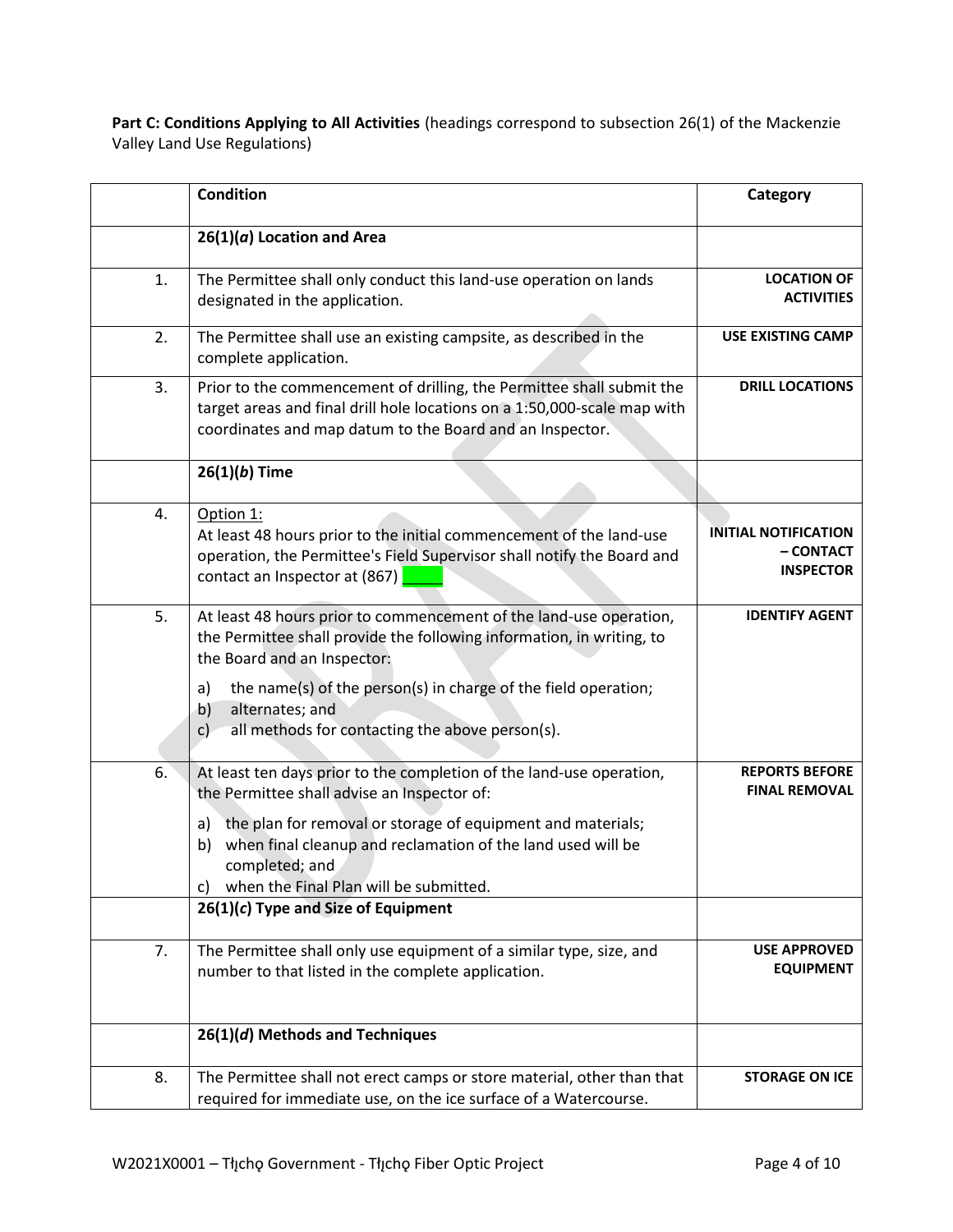|     | 26(1)(e) Type, Location, Capacity, and Operation of All Facilities                                                                                                                     |                                              |
|-----|----------------------------------------------------------------------------------------------------------------------------------------------------------------------------------------|----------------------------------------------|
| 9.  | The Permittee shall ensure that the land use area is kept clean at all<br>times.                                                                                                       | <b>CLEAN WORK AREA</b>                       |
|     | 26(1)(f) Control or Prevention of Ponding of Water, Flooding,<br>Erosion, Slides, and Subsidence of Land                                                                               |                                              |
| 10. | The Permittee shall insulate the ground surface beneath all structures<br>associated with this land-use operation to prevent:                                                          | <b>PERMAFROST</b><br><b>PROTECTION</b>       |
|     | any vegetation present from being removed;<br>a)<br>the melting of Permafrost; and<br>b)<br>the ground settling and/or eroding.<br>c)                                                  |                                              |
| 11. | The land-use operation shall not cause obstruction to any natural<br>drainage.                                                                                                         | <b>NATURAL DRAINAGE</b>                      |
| 12. | The Permittee shall install and maintain suitable erosion control<br>structures as the land-use operation progresses.                                                                  | <b>PROGRESSIVE</b><br><b>EROSION CONTROL</b> |
| 13. | The Permittee shall apply appropriate mitigation at the first sign of<br>erosion.                                                                                                      | <b>REPAIR</b><br><b>EROSION</b>              |
| 14. | The Permittee shall, where flowing water from a Borehole is<br>encountered:<br>plug the Borehole in such a manner as to permanently prevent<br>a)<br>any further outflow of water; and | <b>FLOWING ARTESIAN</b><br><b>WELL</b>       |
|     | immediately report the occurrence to the Board and an<br>b)<br>Inspector.                                                                                                              |                                              |
| 15. | The Permittee shall only conduct off-road vehicle travel on snow-<br>covered surfaces.                                                                                                 | <b>OFF-ROAD VEHICLE</b><br>TRAVEL            |
| 16. | The Permittee shall prepare the site in such a manner as to prevent<br>rutting or gouging of the ground surface.                                                                       | <b>PREVENTION OF</b><br><b>RUTTING</b>       |
| 17. | The Permittee shall suspend overland travel of equipment or vehicles<br>at the first sign of rutting or gouging.                                                                       | <b>SUSPEND OVERLAND</b><br><b>TRAVEL</b>     |
| 18. | The Permittee shall not move any equipment or vehicles unless the<br>ground surface is in a state capable of fully supporting the equipment<br>or vehicles without rutting or gouging. | <b>VEHICLE MOVEMENT</b><br><b>FREEZE-UP</b>  |
| 19. | The Permittee shall not cut any stream bank, unless otherwise<br>authorized in writing by an Inspector.                                                                                | <b>STREAM BANKS</b>                          |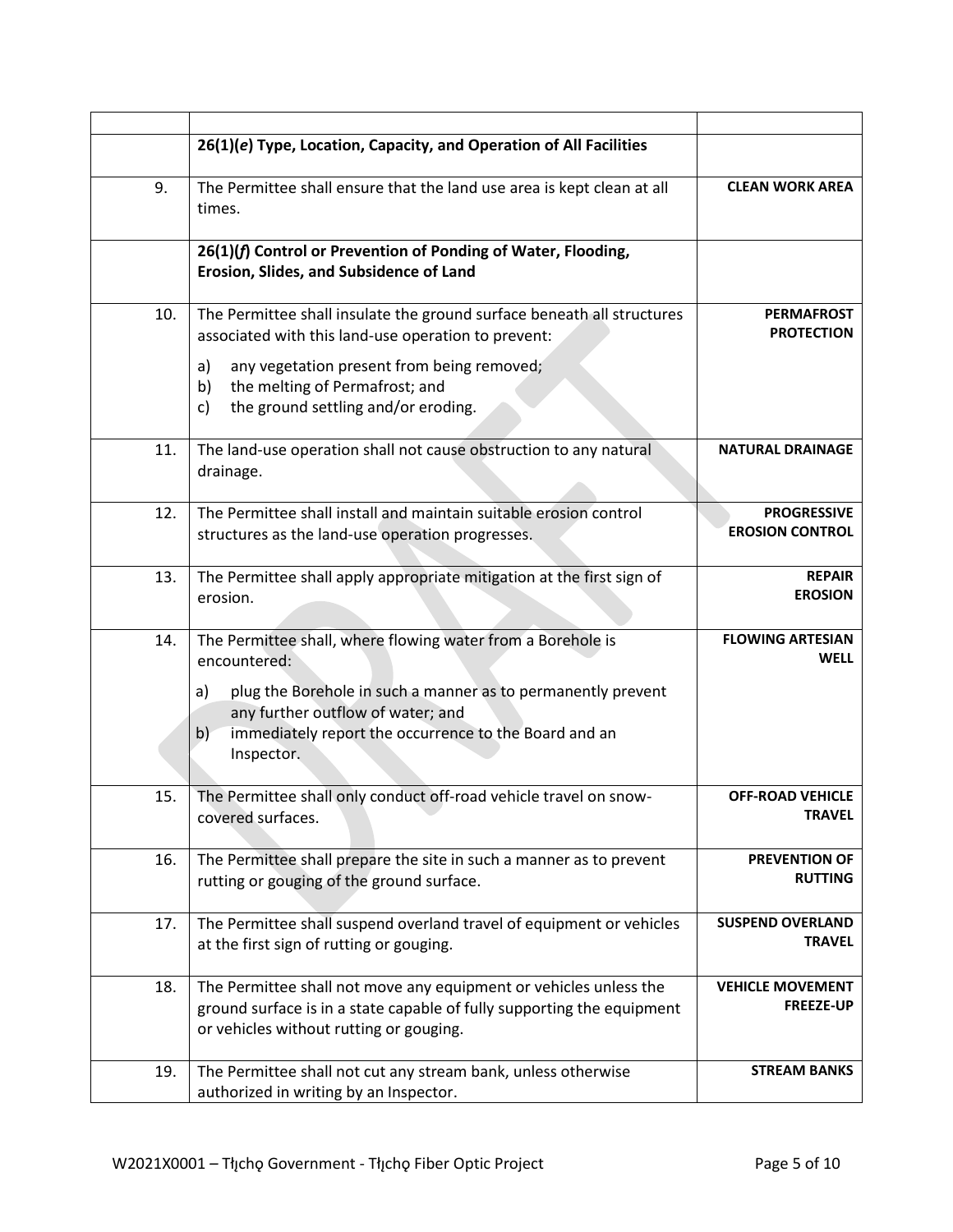| 20. | The Permittee shall slope the sides of Waste material piles,<br>excavations, and embankments $-$ except in solid rock $-$ to a<br>minimum ratio of 2:1 vertical, unless otherwise authorized in writing<br>by an Inspector.                                                                                            | <b>EXCAVATION AND</b><br><b>EMBANKMENTS</b>              |
|-----|------------------------------------------------------------------------------------------------------------------------------------------------------------------------------------------------------------------------------------------------------------------------------------------------------------------------|----------------------------------------------------------|
| 21. | The Permittee shall not remove vegetation or operate heavy<br>equipment within 100 metres of the Ordinary High-Water Mark of any<br>Watercourse.                                                                                                                                                                       | <b>EQUIPMENT:</b><br><b>WATERCOURSE</b><br><b>BUFFER</b> |
|     | 26(1)(g) Use, Storage, Handling, and Ultimate Disposal of Any<br><b>Chemical or Toxic Material</b>                                                                                                                                                                                                                     |                                                          |
| 22. | At least seven days prior to the use of any chemicals that were not<br>identified in the complete application, the Safety Data Sheets must be<br>provided to the Board and an Inspector.                                                                                                                               | <b>CHEMICALS</b>                                         |
| 23. | When drilling within 100 metres of the Ordinary High-Water Mark of<br>any Watercourse, and when drilling on ice, the Permittee shall contain<br>all drill water and Drilling Waste in a closed circuit system for reuse,<br>off-site disposal, or deposit into a land-based Sump or natural<br>depression.             | <b>DRILLING NEAR</b><br><b>WATER OR ON ICE</b>           |
| 24. | The Permittee may deposit Drilling Waste that does not contain Toxic<br>Material in a Sump. Any Sumps or natural depressions used to deposit<br>Drilling Waste must be located at least 100 metres from the Ordinary<br>High-Water Mark of any Watercourse, unless otherwise authorized in<br>writing by an Inspector. | <b>DRILLING WASTE</b>                                    |
| 25. | The Permittee shall remove all Drilling Waste containing Toxic<br>Material to an approved disposal facility.                                                                                                                                                                                                           | <b>DRILLING WASTE</b><br><b>DISPOSAL</b>                 |
| 26. | The Permittee shall not allow any Drilling Waste to spread to the<br>surrounding lands or Watercourses.                                                                                                                                                                                                                | <b>DRILLING WASTE</b><br><b>CONTAINMENT</b>              |
| 27. | The Permittee shall dispose of all Toxic Material as described in the<br>approved Waste Management Plan.                                                                                                                                                                                                               | <b>WASTE CHEMICAL</b><br><b>DISPOSAL</b>                 |
| 28. | Option 1:<br>The Permittee shall dispose of all combustible Waste petroleum<br>products by removal to an approved disposal facility.                                                                                                                                                                                   | <b>WASTE PETROLEUM</b><br><b>DISPOSAL</b>                |
|     | 26(1)(h) Wildlife and Fish Habitat                                                                                                                                                                                                                                                                                     |                                                          |
| 29. | The Permittee shall take all reasonable measures to prevent damage<br>to wildlife and fish Habitat during this land-use operation.                                                                                                                                                                                     | <b>HABITAT DAMAGE</b>                                    |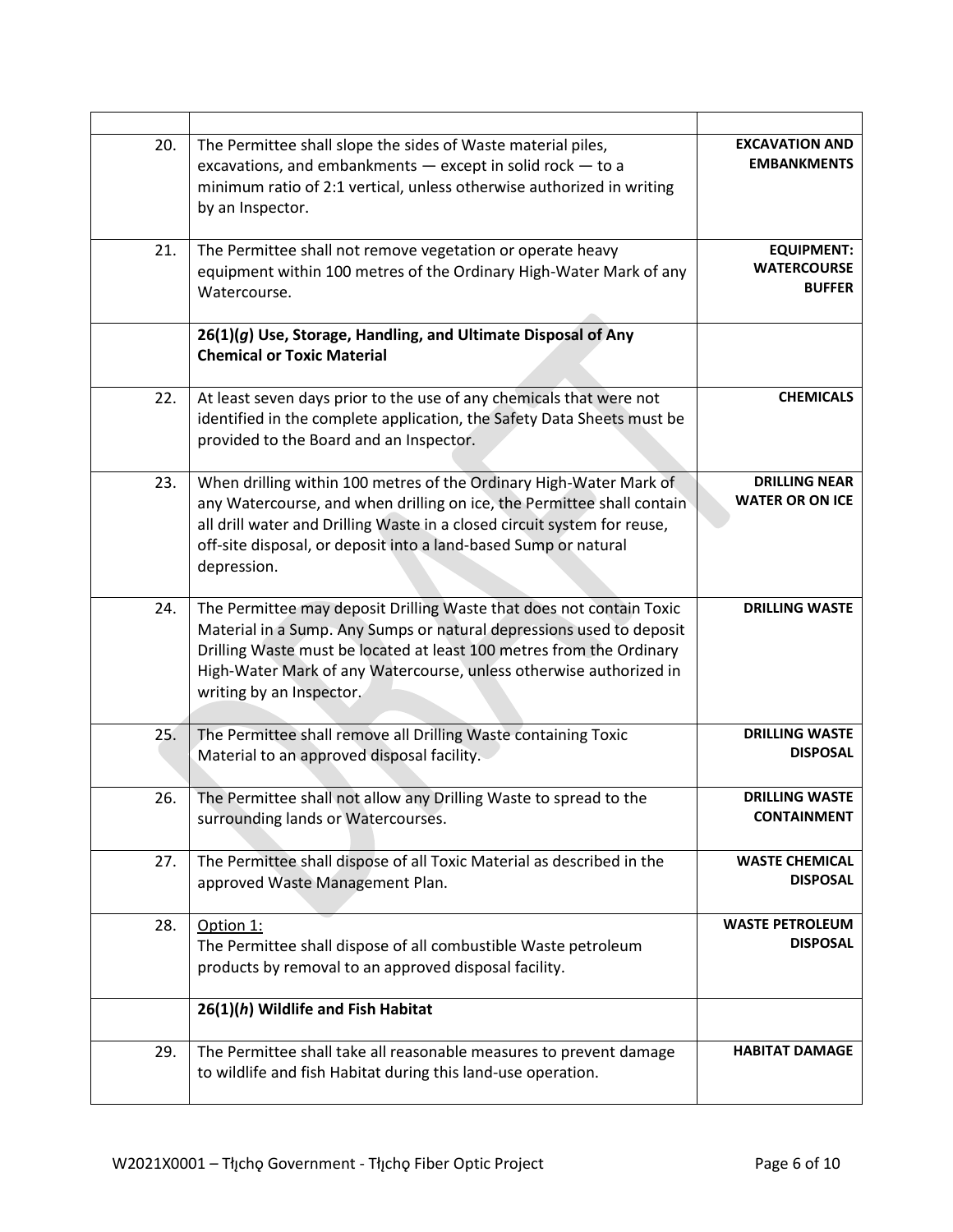|     | 26(1)(i) Storage, Handling, and Disposal of Refuse or Sewage                                                                                                                                                                                                                                                                                           |                                                       |
|-----|--------------------------------------------------------------------------------------------------------------------------------------------------------------------------------------------------------------------------------------------------------------------------------------------------------------------------------------------------------|-------------------------------------------------------|
| 30. | The Permittee shall dispose of all Waste as described in the Waste<br>Management Plan, once approved, and shall annually review the plan<br>and make any necessary revisions to reflect changes in operations,<br>technology, chemicals, or fuels, or as directed by the Board. Revisions<br>to the plan shall be submitted to the Board for approval. | <b>WASTE</b><br><b>MANAGEMENT</b>                     |
| 31. | The Permittee shall keep all garbage and debris in a secure container<br>until disposal.                                                                                                                                                                                                                                                               | <b>GARBAGE CONTAINER</b>                              |
| 32. | The Permittee shall dispose of all Sewage and Greywater as described<br>in the approved Waste Management Plan.                                                                                                                                                                                                                                         | <b>SEWAGE DISPOSAL -</b><br><b>PLAN</b>               |
|     | 26(1)(j) Protection of Historical, Archaeological, and Burial Sites                                                                                                                                                                                                                                                                                    |                                                       |
| 33. | The Permittee shall not operate any vehicle or equipment within 150<br>metres of a known or suspected historical or archaeological site or<br>burial ground.                                                                                                                                                                                           | <b>ARCHAEOLOGICAL</b><br><b>BUFFER</b>                |
| 34. | The Permittee shall not knowingly remove, disturb, or displace any<br>archaeological specimen or site.                                                                                                                                                                                                                                                 | <b>SITE DISTURBANCE</b>                               |
| 35. | The Permittee shall, where a suspected archaeological or historical<br>site, or burial ground is discovered:<br>immediately suspend operations on the site; and<br>a)<br>notify the Board at (867) 765-4592 or an Inspector at (867)<br>b)<br>and the Prince of Wales Northern Heritage Centre at 767-<br>9347 ext. 71251 or ext. 71255.               | <b>SITE DISCOVERY AND</b><br><b>NOTIFICATION</b>      |
|     | 26(1)(k) Objects and Places of Recreational, Scenic, and Ecological<br>Value                                                                                                                                                                                                                                                                           |                                                       |
|     | Intentionally left blank<br>26(1)(/) Security Deposit                                                                                                                                                                                                                                                                                                  |                                                       |
|     |                                                                                                                                                                                                                                                                                                                                                        |                                                       |
| 36. | Prior to the commencement of the land-use operation, the Permittee<br>shall deposit with the Minister a security deposit in the amount of<br>\$.                                                                                                                                                                                                       | <b>SECURITY DEPOSIT</b>                               |
| 37. | All costs to remediate the area under this Permit are the responsibility<br>of the Permittee.                                                                                                                                                                                                                                                          | <b>RESPONSIBILITY FOR</b><br><b>REMEDIATION COSTS</b> |
|     | 26(1)(m) Fuel Storage                                                                                                                                                                                                                                                                                                                                  |                                                       |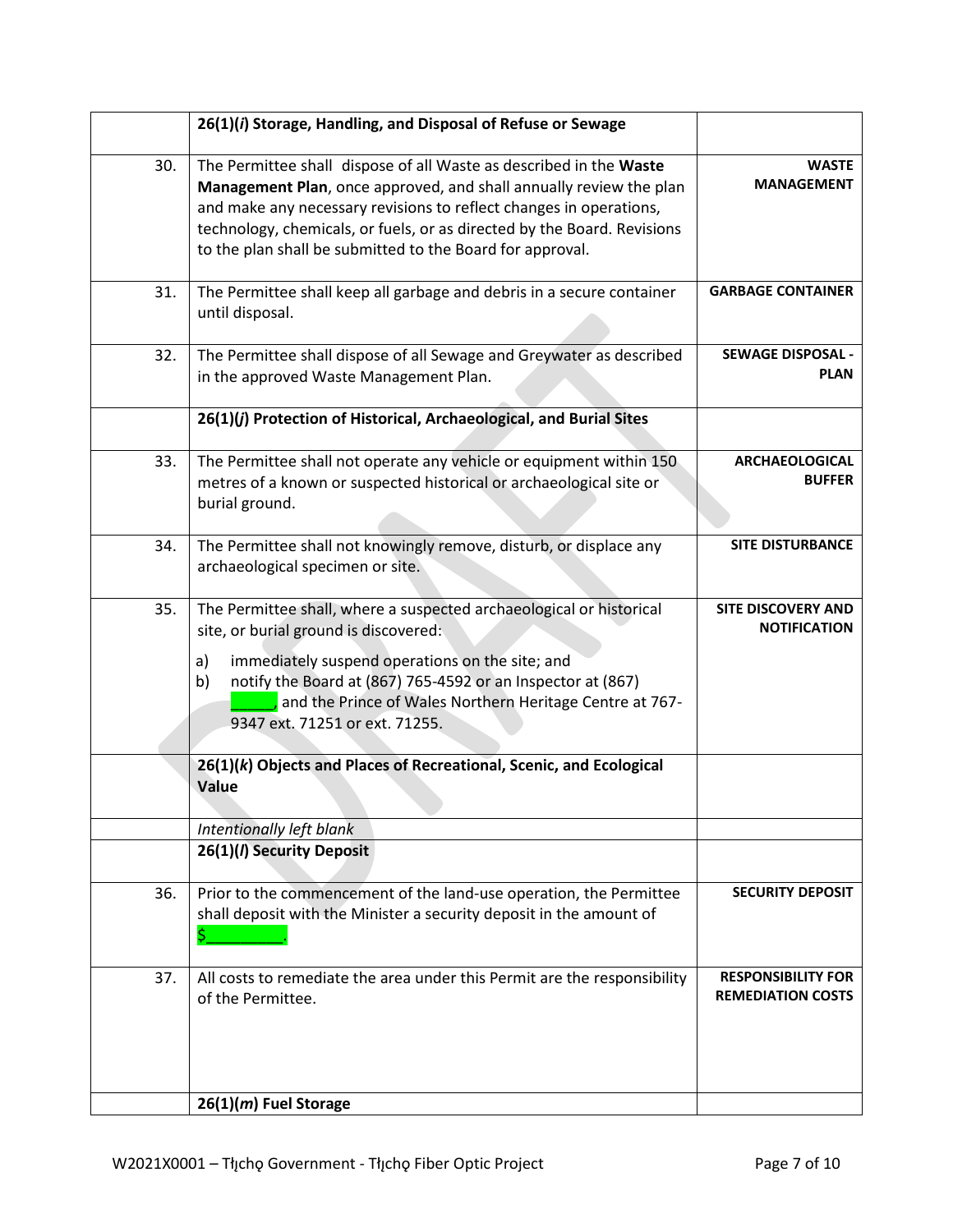| 38. | The Permittee shall:                                                                                                                        | <b>REPAIR LEAKS</b>                    |
|-----|---------------------------------------------------------------------------------------------------------------------------------------------|----------------------------------------|
|     | examine all Fuel Storage Containers and Tank for leaks; and<br>a)<br>repair all leaks immediately.<br>b)                                    |                                        |
| 39. | The Permittee shall place Fuel Storage Containers and or Tanks a                                                                            | <b>FUEL STORAGE</b>                    |
|     | minimum of 100 metres from the Ordinary High-Water Mark of any                                                                              | <b>SETBACK</b>                         |
|     | Watercourse, unless otherwise authorized in writing by an Inspector.                                                                        |                                        |
| 40. | The Permittee shall ensure that all fuel caches have adequate                                                                               | <b>FUEL CACHE</b>                      |
|     | Secondary Containment.                                                                                                                      | <b>SECONDARY</b><br><b>CONTAINMENT</b> |
| 41. | The Permittee shall set up all refueling points with Secondary                                                                              | <b>SECONDARY</b>                       |
|     | Containment.                                                                                                                                | <b>CONTAINMENT -</b>                   |
|     |                                                                                                                                             | <b>REFUELING</b>                       |
| 42. | The Permittee shall not allow petroleum products to spread to<br>surrounding lands or Watercourses.                                         | <b>FUEL CONTAINMENT</b>                |
|     |                                                                                                                                             |                                        |
| 43. | The Permittee shall locate mobile fuel facilities on land when the                                                                          | <b>FUEL ON LAND</b>                    |
|     | facilities are stationary for more than 12 hours.                                                                                           |                                        |
| 44. | The Permittee shall mark all Fuel Storage Containers and Tanks with                                                                         | <b>MARK CONTAINERS</b>                 |
|     | the Permittee's name.                                                                                                                       | <b>AND TANKS</b>                       |
| 45. | The Permittee shall mark all stationary fuel caches and fuel storage                                                                        | <b>MARK FUEL LOCATION</b>              |
|     | facilities with flags, posts, or similar devices so that they are at all                                                                    |                                        |
|     | times plainly visible to local vehicle travel.                                                                                              |                                        |
| 46. | Within ten days of the establishment of any fuel cache, the Permittee                                                                       | <b>REPORT FUEL</b>                     |
|     | shall report the location and quantity of the cache in writing to the                                                                       | <b>LOCATION</b>                        |
|     | Board and an Inspector.                                                                                                                     |                                        |
| 47. | The Permittee shall seal all outlets of Fuel Storage Containers and                                                                         | <b>SEAL OUTLET</b>                     |
|     | store the containers on their sides with the outlets located at 3 and 9                                                                     |                                        |
|     | o'clock, except for containers currently in use.                                                                                            |                                        |
| 48. | The Permittee shall comply with the Spill Contingency Plan, once                                                                            | <b>SPILL CONTINGENCY</b>               |
|     | approved, and shall annually review the plan and make any necessary                                                                         | <b>PLAN</b>                            |
|     | revisions to reflect changes in operations, technology, chemicals, or<br>fuels, or as directed by the Board. Revisions to the plan shall be |                                        |
|     | submitted to the Board for approval.                                                                                                        |                                        |
|     |                                                                                                                                             |                                        |
| 49. | Prior to commencement of the land-use operation the Permittee shall<br>ensure that spill-response equipment is in place to respond to any   | <b>SPILL RESPONSE</b>                  |
|     | potential spills.                                                                                                                           |                                        |
|     |                                                                                                                                             |                                        |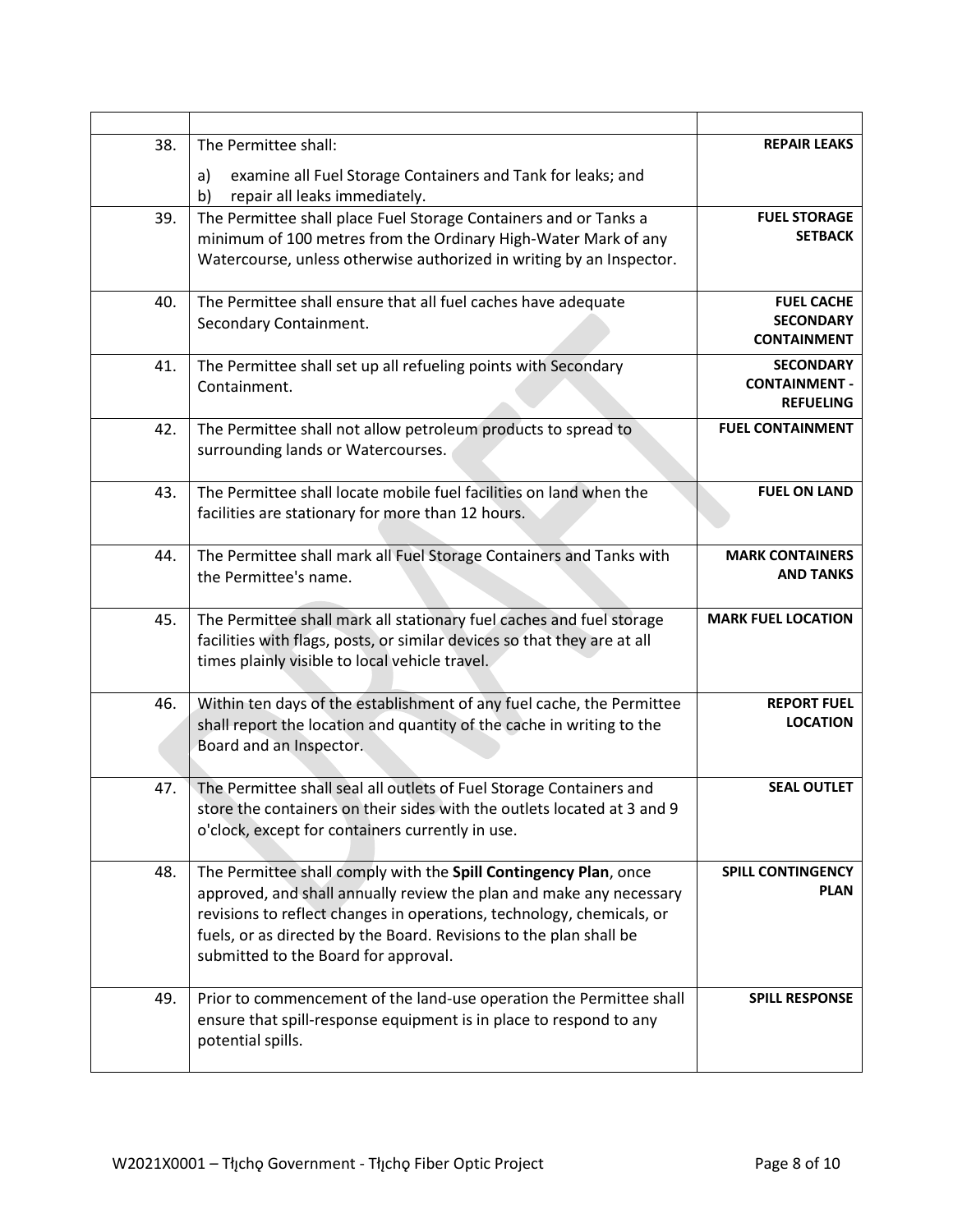| 50. | All equipment that may be parked for two hours or more, shall have a       | <b>DRIP TRAYS</b>        |
|-----|----------------------------------------------------------------------------|--------------------------|
|     | haz-mat/drip tray under it or be sufficiently diapered. Leaky              |                          |
|     | equipment shall be repaired immediately.                                   |                          |
|     |                                                                            |                          |
| 51. | The Permittee shall clean up all leaks, spills, and contaminated           | <b>CLEAN UP SPILLS</b>   |
|     | material immediately                                                       |                          |
|     |                                                                            |                          |
| 52. | During the period of this Permit, if a spill occurs or is foreseeable, the | <b>REPORT SPILLS</b>     |
|     | Permittee shall:                                                           |                          |
|     | implement the approved Spill Contingency Plan;<br>a)                       |                          |
|     | report it-immediately using the NU-NT Spill Report Form by one<br>b)       |                          |
|     | of the following methods:                                                  |                          |
|     | Telephone: (867) 920-8130                                                  |                          |
|     | Fax: (867) 873-6924                                                        |                          |
|     | E-mail: spills@gov.nt.ca                                                   |                          |
|     | <b>Online: Spill Reporting and Tracking Database</b>                       |                          |
|     | within 24 hours, notify the Board and an Inspector; and<br>C)              |                          |
|     | within 30 days of initially reporting the incident, submit a<br>d)         |                          |
|     | detailed report to the Board and an Inspector, including                   |                          |
|     | descriptions of causes, response actions, and any changes to               |                          |
|     | procedures to prevent similar occurrences in the future. Any               |                          |
|     | updates to this report shall be provided to the Board and an               |                          |
|     | Inspector in writing as changes occur.                                     |                          |
|     |                                                                            |                          |
|     | 26(1)(n) Methods and Techniques for Debris and Brush Disposal              |                          |
| 53. | The Permittee shall progressively dispose of all brush and trees; all      | <b>BRUSH DISPOSAL/</b>   |
|     | disposal shall be completed prior to the end of this land use operation    | TIME                     |
|     |                                                                            |                          |
| 54. | The Permittee shall not clear areas larger than identified in the          | <b>MINIMIZE AREA</b>     |
|     | complete application.                                                      | <b>CLEARED</b>           |
|     |                                                                            |                          |
|     | 26(1)(o) Restoration of the Lands                                          |                          |
|     |                                                                            |                          |
| 55. | Prior to the end of the land-use operation, the Permittee shall            | <b>FINAL CLEANUP AND</b> |
|     | complete all cleanup and restoration of the lands used.                    | <b>RESTORATION</b>       |
|     |                                                                            |                          |
| 56. | Prior to the end of the land-use operation, the Permittee shall prepare    | <b>NATURAL</b>           |
|     | the site in such a manner as to facilitate natural revegetation.           | <b>VEGETATION</b>        |
|     |                                                                            |                          |
| 57. | The Permittee shall carry out Progressive Reclamation of disturbed         | <b>PROGRESSIVE</b>       |
|     | areas as soon as it is practical to do so.                                 | <b>RECLAMATION</b>       |
|     | $26(1)(p)$ Display of Permits and Permit Numbers                           |                          |
|     |                                                                            |                          |
| 58. | The Permittee shall display a copy of this Permit in each campsite         | <b>DISPLAY PERMIT</b>    |
|     | established to carry out this land-use operation.                          |                          |